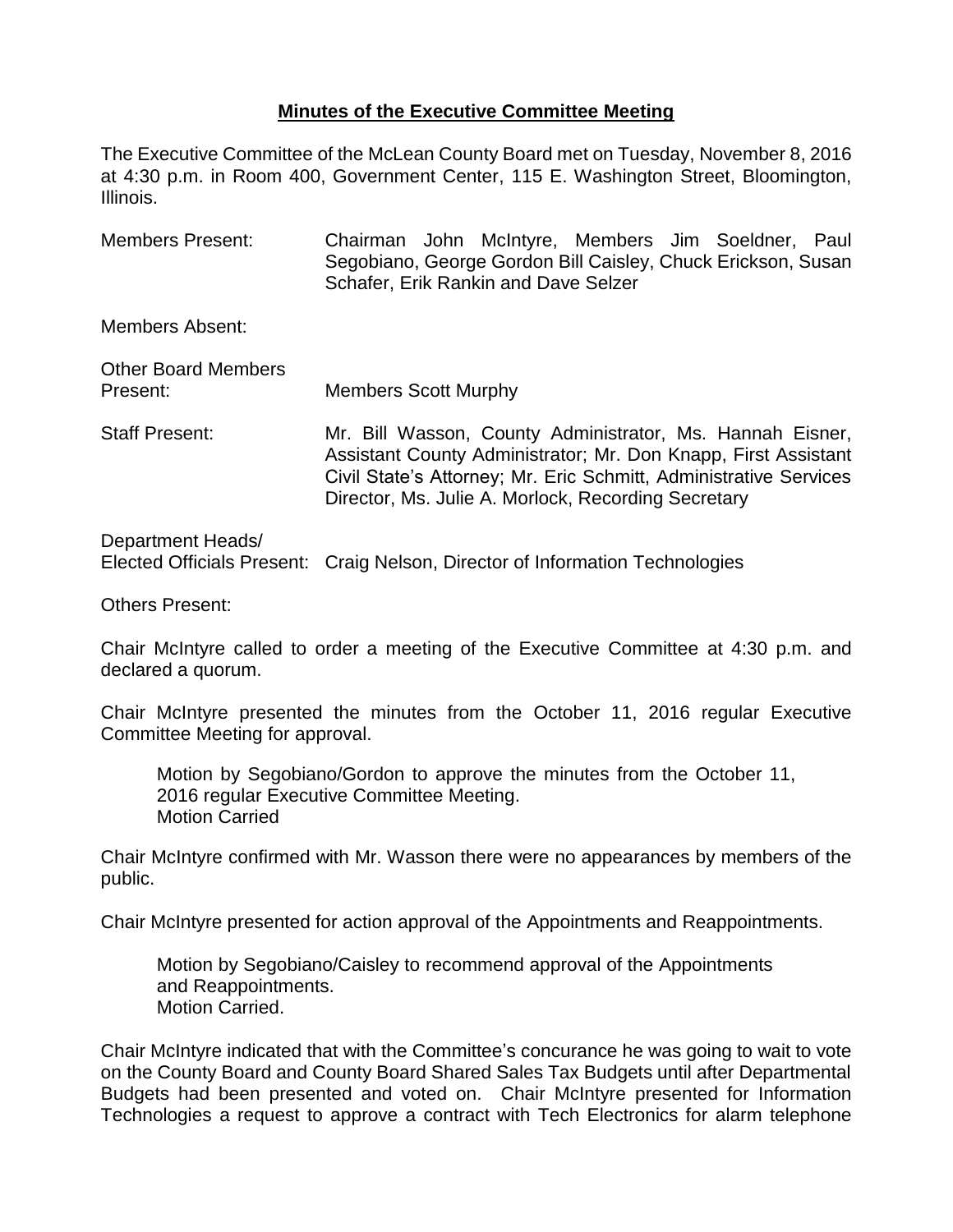Executive Committee Minutes November 8, 2016 Page **2** of **9**

systems for Animal Control and Comlara County Park. Mr. Nelson indicated they had 4 vendors attend the pre-bid meeting and only one bid was submitted. He stated that copper lines are no longer reliable or replaceable and the facilities need these updates to be in compliance. Mr. Soeldner asked if the back up for video system would be kept on site. Mr. Nelson indicated it goes to a video recorder and that he was not sure if there was sufficient bandwith to move the recorder offsite. He stated that they would be analyzing that. Mr. Caisley asked who provides services to the Government Center. Mr. Wasson said services are provided by Simplex Grinell. Mr. Caisley asked them to confirm they provide for both the County and the City. Mr. Nelson indicated he believed that was correct and that Mr. Moody handles it under Facilities Departments for this building. He stated that this new request would be handled under IT because of the new technology.

Motion by Segobiano/Soeldner to recommend approval of alarm/telephone systems for Animal Control and Comlara County Park. Motion Carried.

Chair McIntyre indicated that the general report for Information Technologies was included in the packet. He asked the Committee if they had any questions for Mr. Nelson; hearing none, he thanked him.

Mr. George Gordon, Vice Chair of the Land Use and Development Committee, presented for action a request by the McLean County Solid Waste Management Technical Committee to approve a renewal of a three-year contract between the Ecology Action Center, McLean County, the City of Bloomington and the Town of Normal to provide administration and implementation of the Solid Waste Program.

Motion by Gordon/Caisley to recommend approval of a three-year contract between the Ecology Action Center, McLean County, the City of Bloomington and the Town of Normal to provide administration and implementation of the Solid Waste Program. Motion Carried.

Mr. Gordon indicated that they would have one item for the Board next week but nothing further for the committee today. Chair McIntyre asked if the Committee had any questions for Mr. Gordon, hearing none, he thanked Mr. Gordon.

Mr. David Selzer, Chair of the Transportation Committee, presented for action a request to approve an Emergency Appropriation Ordinance for McLean County Fund 0120 at the Highway Department for drainage tile.

Motion by Selzer/Segobiano to recommend approval of an Emergency Appropriation Ordinance for McLean County Fund 0120 for the Highway Department. Motion Carried.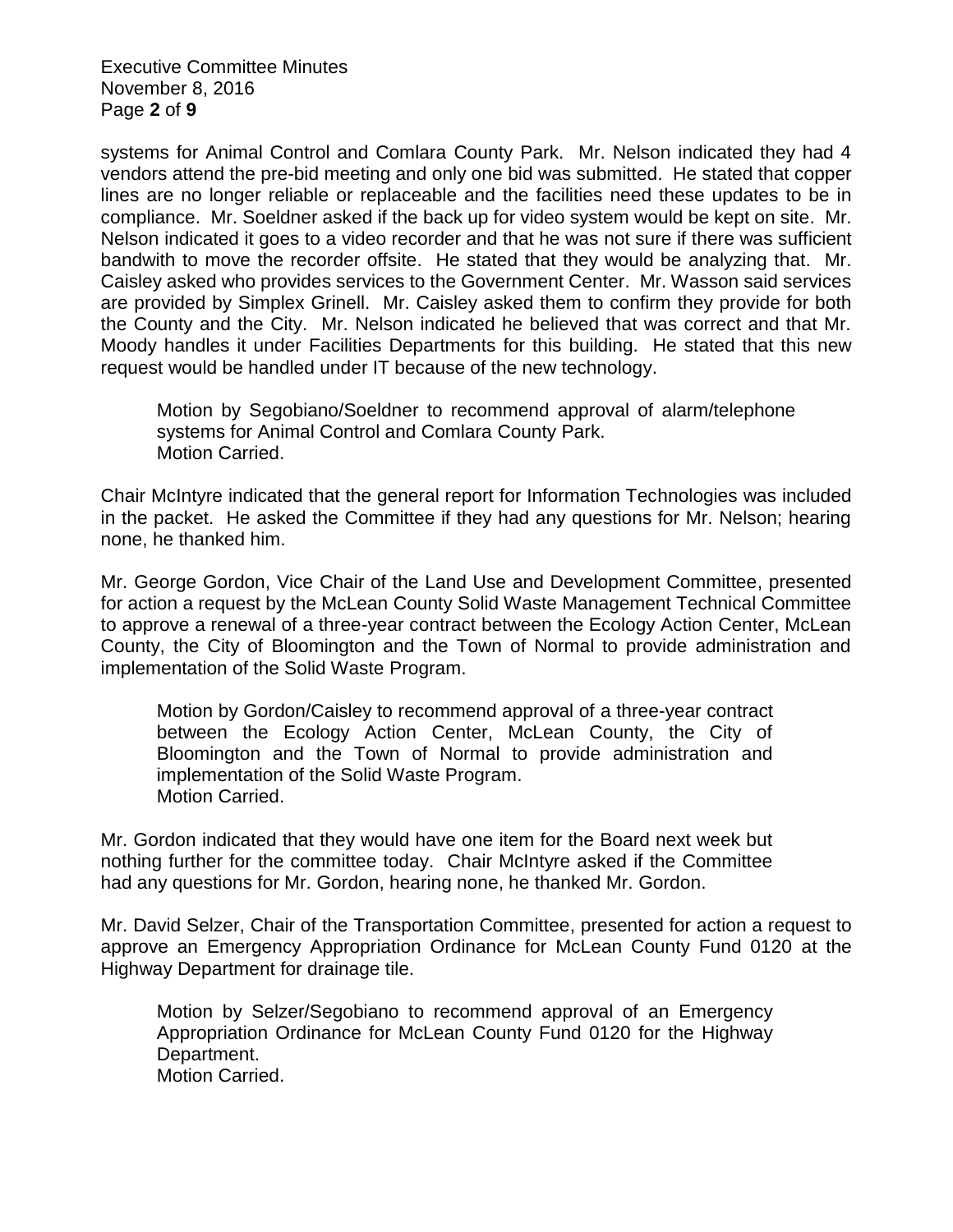Executive Committee Minutes November 8, 2016 Page **3** of **9**

Mr. Selzer presented for action a request to approve an Agreement of Understanding with the Illinois Department of Transportation and the Highway Department.

Selzer/Gordon to recommend approval of an Agreement of Understanding with the Illinois Department of Transportation and the Highway Department. Motion Carried.

Chair McIntyre asked if there were any questions for the Transportation Committee; hearing none, he thanked Mr. Selzer.

Mr. Paul Segobiano, Chair of the Property Committee presented for action a request to approve an Emergency Appropriation Ordinance Amending the McLean County Fiscal Year 2016 Combined Annual Appropriation and Budget Ordinance for the Facilities Management Department for carpet in the 200 W. Front Street building.

Motion by Segobiano/Selzer to recommend approval of an Emergency Appropriation Ordinance Amending the McLean County Fiscal Year 2016 Combined Annual Appropriation and Budget Ordinance for the Facilities Management Department (Carpet). Motion Carried.

Mr. Segobiano presented for action Request approval of Emergency Appropriation Ordinance Amending the McLean County Fiscal Year 2016 Combined Annual Appropriation and Budget Ordinance for the Facilities Management Department for the roofs of the Government Center, parking lot hut and Juvenile Detention Center.

Motion by Segobiano/Gordon to recommend approval of an Emergency Appropriation Ordinance Amending the McLean County Fiscal Year 2016 Combined Annual Appropriation and Budget Ordinance for the Facilities Management Department (Roofs). Motion Carried.

Chair McIntyre asked the Committee if they had any questions for Mr. Segobiano; hearing none, he thanked Mr. Segobiano.

Mr. Bill Caisley, Chair of the Justice Committee, presented for approval a request to renewal the Lease between State of Illinois, 11<sup>th</sup> Circuit Mandatory Arbitration and McLean County at 200 W. Front Street, Suite 400-B, Bloomington, IL for the Circuit Court.

Motion by Caisley/Rankin to recommend approval of the Lease renewal between State of Illinois, 11<sup>th</sup> Circuit Mandatory Arbitration and McLean County at 200 W. Front Street, Suite 400-B, Bloomington, IL for the Circuit Court. Motion Carried.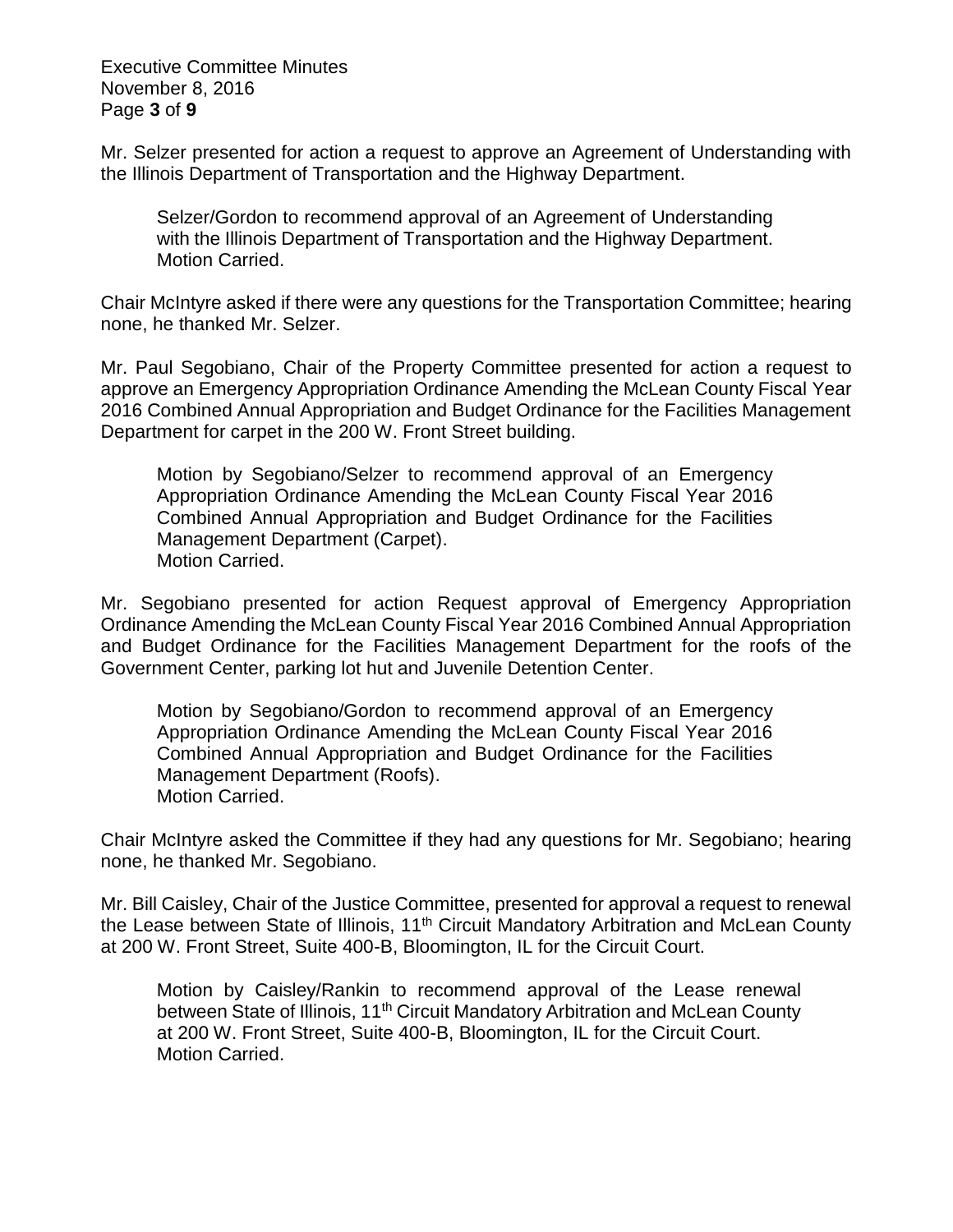Executive Committee Minutes November 8, 2016 Page **4** of **9**

Mr. Caisley indicated that the Justice Committee had nothing further for the Executive Committee today. Chair McIntyre asked if the Committee had any questions for Mr. Caisley; hearing none, he thanked Mr. Caisley.

Mr. Jim Soeldner, Chair of the Finance Committee presented for action a request to approve an Emergency Appropriation Amending the McLean County Fiscal Year 2016 Combined Annual Appropriation and Budget Ordinance General Fund for Animal Control Department. He stated this is to accept a donation for items at Animal Control.

Motion by Soeldner/Caisley to recommend approval of an Emergency Appropriation Amending the McLean County Fiscal Year 2016 Combined Annual Appropriation and Budget Ordinance General Fund for Animal Control Department. Motion Carried.

Mr. Soeldner presented for action a request to approve the Position Reclassification and Salary Upgrades Recommended as part of Fiscal Year 2017 Recommended Budget through the County Administrator's office.

Motion by Soeldner/Schafer to recommend approval of the Position Reclassification and Salary Upgrades Recommended as part of Fiscal Year 2017 Recommended Budget. Motion Carried.

Mr. Soeldner presented for action a request to approve the Fiscal Year 2017 Compensation Plan through the County Administrator's office.

Motion by Soeldner/Segobiano to recommend approval of approval of the Fiscal Year 2017 Compensation Plan. Motion Carried.

Mr. Soeldner indicated that the Finance Committee had nothing further for the Committee today but would have one item for the Board to approve next week. Chair McIntyre asked if the Committee had any questions for Mr. Soeldner, hearing none, he thanked Mr. Soeldner.

Ms. Susan Schafer, Chairman of the Health Committee presented for action a request to approve an Amendment to the McLean County Revised Code, Chapter 205-1009 Sewage Disposal Systems, Water Wells and Geothermal Exchange Systems through the Health Department.

Motion by Schafer/Rankin to recommend approval of an Amendment to the McLean County Revised Code, Chapter 205-1009 Sewage Disposal Systems, Water Wells and Geothermal Exchange Systems. Motion Carried.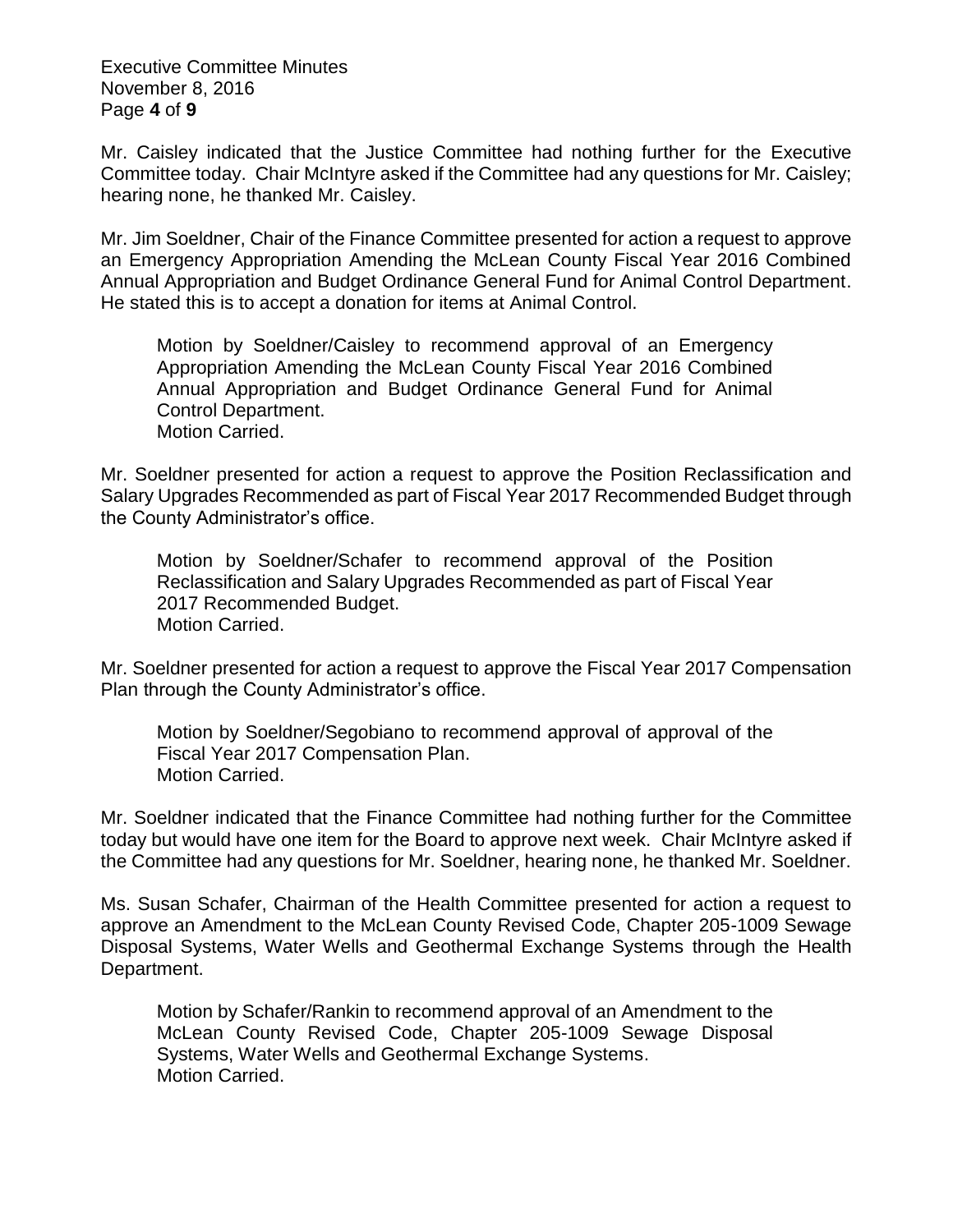Executive Committee Minutes November 8, 2016 Page **5** of **9**

Ms. Schafer indicated they had nothing further for the Committee. Chair McIntyre asked the Committee if they had any questions for Ms. Schafer; hearing none, he thanked Ms. Schafer.

Mr. Wasson presented for approval a Resolution Establishing a Holiday Schedule for County Employees for the Fiscal Year 2017.

Motion by Segobiano/Rankin to recommend approval a Resolution Establishing a Holiday Schedule for County Employees for Fiscal Year 2017. Motion Carried.

Mr. Wasson presented for approval a Resolution empowering the Chair to execute documents seeking to terminate the Intergovernmental Agreement for Countywide GIS Development and Maintenance in McLean County, Illinois and an Intergovernmental Agreement for Countywide GIS Development and Maintenance between McLean County, the Town of Normal, and the City of Bloomington. Mr. Wasson stated that GIS day to day operations would be moved to the County Information Technologies Department. He stated that GIS staff in Regional Planning had been reduced to one person. Mr. Wasson stated that in discussion with the Town of Normal and City of Bloomington, it was determined that moving GIS to Information Technologies Department is the most cost effective option and would ultimately improve services for GIS partners in the County. Mr. Segobiano asked if all the government entities needed to approve this. Mr. Wasson confirmed that they did need to approve. Ms. Schafer asked about the policy committee and if this would pose an OMA challenge. Mr. Wasson stated that parties have agreed that staff communication on a day-to-day basis is sufficient. Mr. Caisley asked if this was financed with fees from the County Clerk's office. Mr. Wasson stated that a portion of the revenue are from GIS fees of the Recorder's office and that the fees have not changed. Mr. Caisley asked if the fees are not sufficient to cover the expenditures. Mr. Wasson confirmed they are not. Mr. Caisley asked how Bloomington and Normal finance their portion of this. Mr. Wasson stated that they finance through general revenue funds as well..

Motion by Schafer/Selzer to recommend approval of a Resolution empowering the Chair to execute documents seeking to terminate the Intergovernmental Agreement for Countywide GIS Development and Maintenance in McLean County, Illinois and an Intergovernmental Agreement for Countywide GIS Development and Maintenance between McLean County, the Town of Normal, and the City of Bloomington. Motion Carried.

Vice Chairman Soeldner presented for consideration and approval Departmental Budgets under the Oversight of the Executive Committee.

Motion by Soeldner/Segobiano to recommend approval of Departmental Budgets under the Oversight of the Executive Committee. Motion Carried.

Chairman Soeldner presented for consideration and approval Departmental Budgets under the Oversight of the Finance Committee.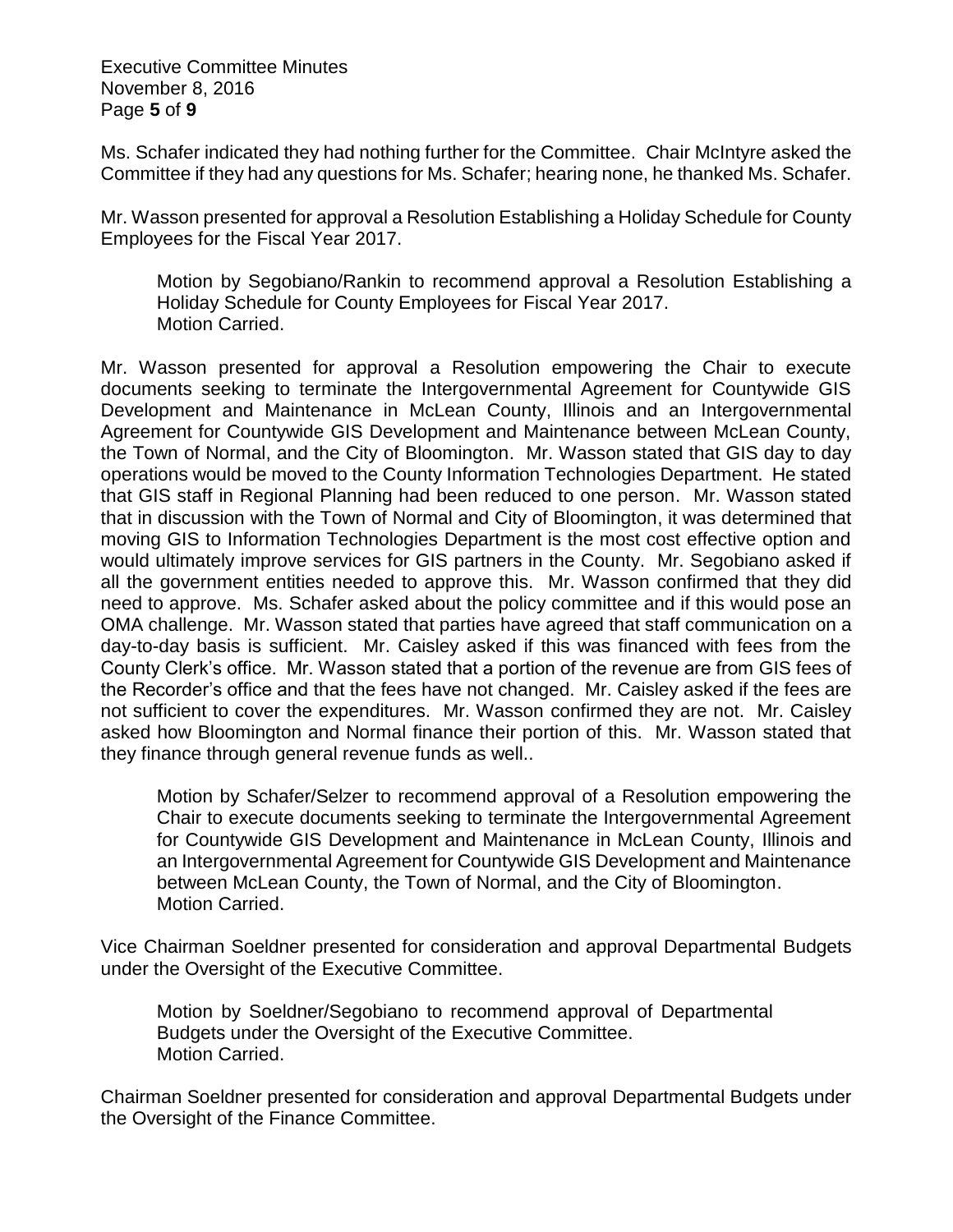Motion by Soeldner/Gordon to recommend approval of the Departmental Budgets under the Oversight of the Finance Committee. Motion Carried.

Chairman Caisley presented for consideration and approval Departmental Budgets under the Oversight of the Justice Committee.

Motion by Caisley/Rankin to recommend approval of the Departmental Budgets under the Oversight of the Justice Committee. Motion Carried.

Chairman Gordon presented for consideration and approval Departmental Budgets under the Oversight of the Land Use and Development Committee.

Motion by Gordon/Erickson to recommend approval of the Departmental Budgets under the Oversight of the Land Use and Development Committee. Motion Carried.

Chairman Segobiano presented for consideration and approval Departmental Budgets under the Oversight of the Property Committee.

Motion by Segobiano/Schafer to recommend approval of the Departmental Budgets under the Oversight of the Property Committee. Motion Carried.

Chairman Selzer presented for consideration and approval Departmental Budgets under the Oversight of the Transportation Committee.

Motion by Selzer/Caisley to recommend approval of the Departmental Budgets under the Oversight of the Transportation Committee. Motion Carried.

Chairman Schafer presented for consideration and approval Department Budgets under the Oversight of the Health Committee.

Motion by Schafer/Gordon to recommend approval of Departmental Budgets under the Oversight of the Health Committee. Motion Carried.

Chairman McIntyre presented for approval the County Board FY 2017 Recommended Budget. Mr. Wasson stated that they had new ordinance at their place for the property tax levy that affect the general fund. Mr. Caisley asked if this was a reduction in the amount originally sought. Mr. Wasson stated that the total levy amount is a reduction due to the reduction in health insurance but this does include the General Fund & County Board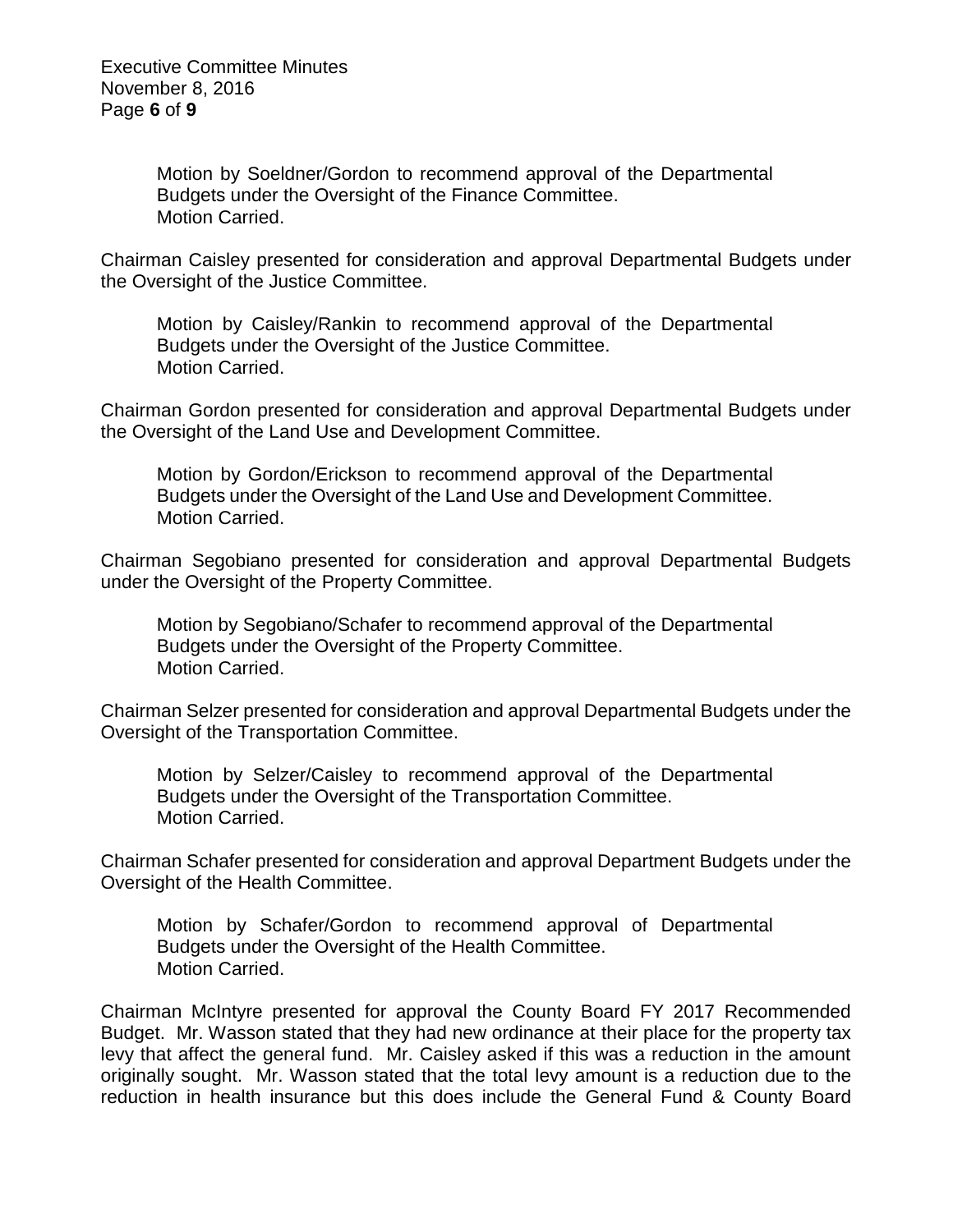Executive Committee Minutes November 8, 2016 Page **7** of **9**

increase that the Justice Committee recommended. Ms. Schafer asked for a clarification on lines changing. Mr. Wasson went over the lines that would be changing.

Motion by Segobiano/Selzer to recommend approval of the County Board FY 2017 Recommended Budget. Motion Carried.

Chairman McIntyre presented for approval the County Board Shared Sales Tax/Municipalities FY 2017 Recommended Budget. Mr. Wasson stated that this budget includes the Law and Justice Center expansion and the majority of the revenue they would be working with the Behavioral Coordinating Health Council to bring recommendations to this body. He stated that once we have a full year of revenue in place we start bringing recommendations for utilization of the funding. He reminded the Committee that they did not start receiving until this past April.

Motion by Soeldner/Schafer to recommend approval of County Board Shared Sales Tax/Municipalities FY 2017 Recommended Budget. Motion Carried.

Chairman McIntyre presented for Request Approval of the Fiscal Year 2017 Combined Annual Appropriation and Budget Ordinance, as Recommended by the various Oversight Committees.

Motion by Rankin/Selzer to recommend approval of the Fiscal Year 2017 Combined Annual Appropriation and Budget Ordinance, as Recommended by the Oversight Committees. Motion Carried.

Chairman McIntyre presented for action Request Approval of the McLean County 2016 Tax Levy Ordinance as provided at the meeting. Mr. Wasson stated that the reduction is due to health insurance savings that had not been included in the budget from the Board of Health. Ms. Schafer asked about the rate. Mr. McIntyre indicated that the rate for 2017 will be .91812. Mr. Wasson stated that the .91812 is the projected rate based on the projected EAV.

Motion by Segobiano/Schafer to recommend approval of the Amended McLean County 2016 Tax Levy Ordinance as provided at the meeting. Motion Carried.

Chairman McIntyre presented for action Request Approval of the Amendment to the Full Time Equivalent (FTE) Resolution for Fiscal Year 2017.

Motion by Segobiano/Rankin to recommend approval of the Amendment to the Full Time Equivalent (FTE) Resolution for Fiscal Year 2017. Motion Carried.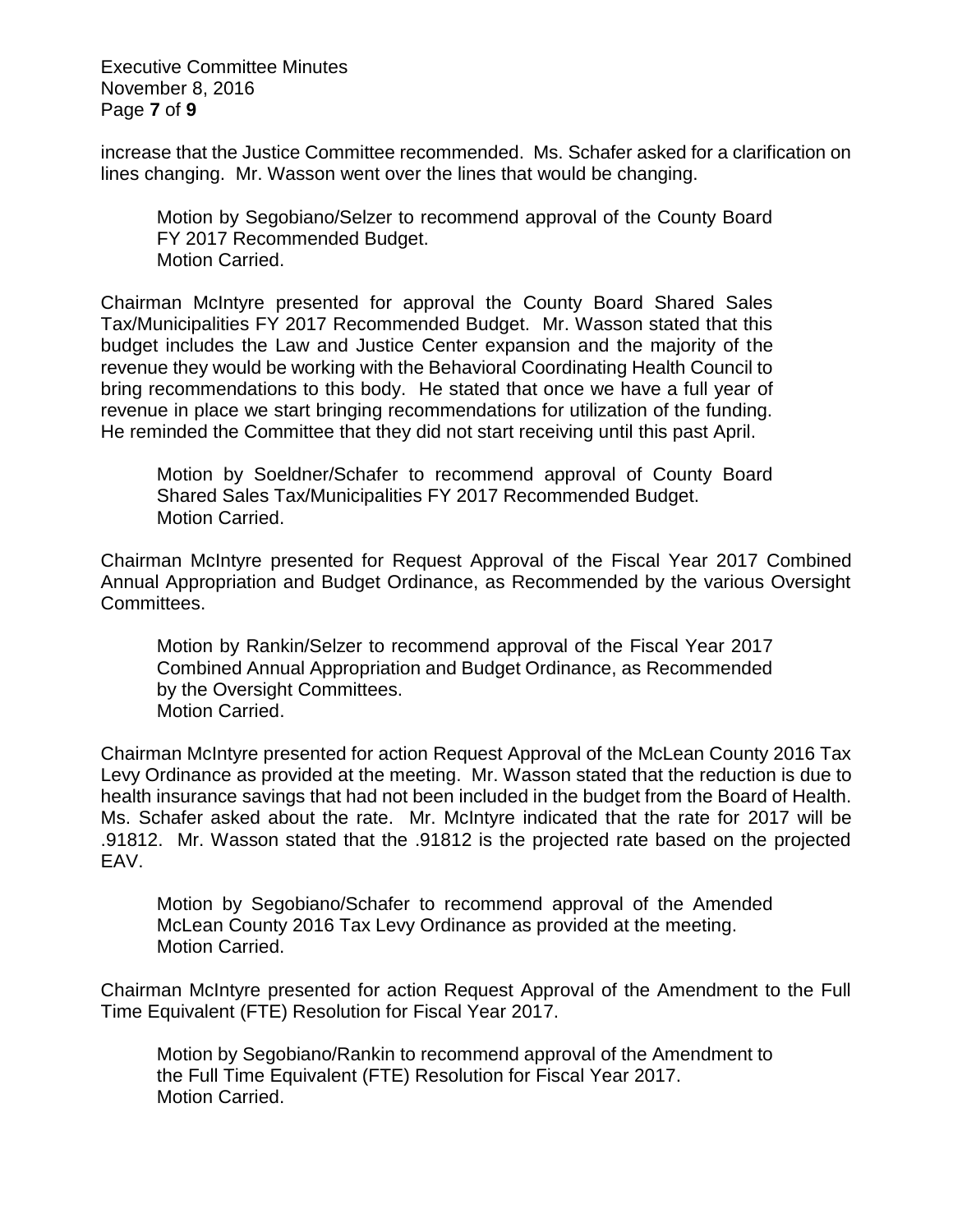Executive Committee Minutes November 8, 2016 Page **8** of **9**

Chairman McIntyre presented for action Request Approval of the Five Year Capital Improvement Budget, as recommended by the various Oversight Committees. Mr. Wasson stated to the Committee that the Five year Capital Improvement Budget had been presented with the recommended budget and the only modification was requested by Mr. Robustelli and he asked that it be noted that a new case management system will be needed.

Motion by Segobiano/Caisley to recommend approval of the Five Year Capital Improvement Budget, as recommended by the various Oversight Committees. Motion Carried.

Chair McIntyre asked if there was anything to be presented under Other Business. Mr. Soeldner updated the Committee on the meetings regarding the Rules Sub-Committee.

Mr. Segobiano thanked Staff and the Department Heads for all of their hard work during budget time as they put in many hours to determine how to provide the needed services to the citizens of McLean County.

Chair McIntyre presented for approval bills as forwarded by the Auditor in the amount of \$260,187.08.

> MCLEAN COUNTY BOARD COMMITTEE REPORT PAGE 1 OF 7 AS OF 10/31/2016 **EXPENDITURE SUMMARY BY FUND**

**Executive Committee** 

| <b>FUND</b> | <b>FUND TITLE</b>              | <b>PENDING TOTAL</b> | <b>PREPAID TOTAL</b> | <b>FUND TOTAL</b> |
|-------------|--------------------------------|----------------------|----------------------|-------------------|
| 0001        | <b>GENERAL FUND</b>            |                      | \$231,031.31         | \$231,031.31      |
| 0136        | VETERANS ASSISTANCE COMM.      |                      | \$13,164.11          | \$13,164,11       |
| 0159        | WASTE MANAGEMENT FUND          |                      | \$8,570.66           | \$8,570.66        |
| 0180        | <b>VENDING MACHINE ACCOUNT</b> |                      | \$7,421.00           | \$7,421.00        |
|             |                                |                      | \$260,187.08         | \$260,187.08      |

Compten a Merditagne

Motion by Gordon/Selzer to recommend approval of the Executive Committee bills as presented to the Committee by the County Auditor in the amount of \$260,187.08.

Motion carried.

Mr. McIntyre presented for approval a transfer for the County Board.

Motion by Caisley/Soeldner to recommend approval of the transfer. Motion Carried.

Chairman McIntyre asked if there was any other business to come before the Committee; hearing none, he adjourned the meeting at 5:06 p.m.